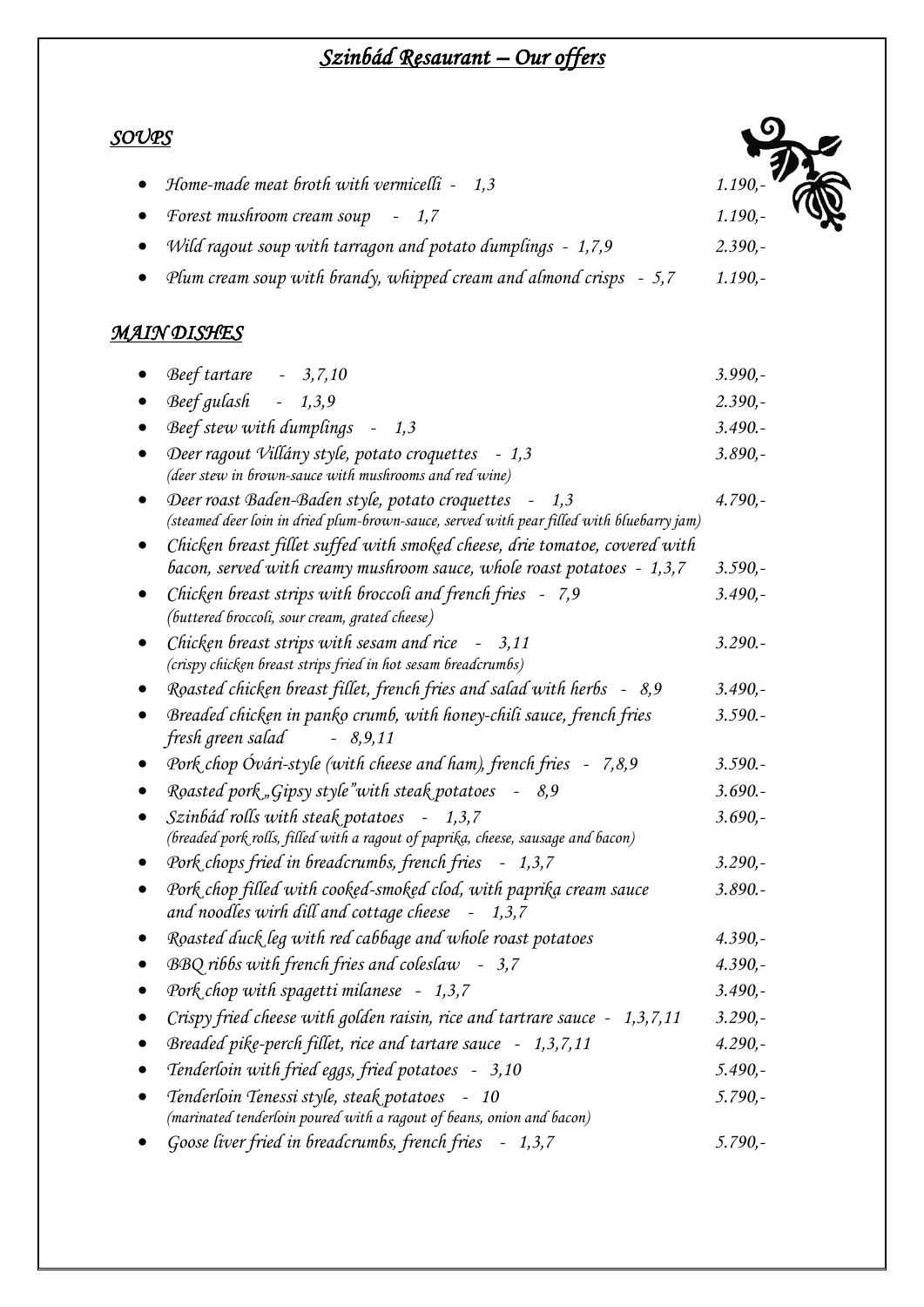# *KIDS' PORTION*

| • Home-made meat broth with vermicelli $-1,3$             | 790.-     |
|-----------------------------------------------------------|-----------|
| • Fish fingers with french fries $-1.3.7$                 | $1.790 -$ |
| • Breaded chicken breast fillet with french fries - 1,3,7 | $1.790 -$ |
| • Spagetti Milanese 1,3,7                                 | $1.590 -$ |

### *SALADS*

|           | $\bullet$ Cabbage salad   | $690.-$ |
|-----------|---------------------------|---------|
|           | $\bullet$ Cucumber salad  | $690 -$ |
|           | • Tomato salad            | $690,-$ |
|           | $\bullet$ Mixed salad     | $690,-$ |
|           | $\bullet$ Pickled paprika | $690 -$ |
| $\bullet$ | Pickled cucumber          | $690 -$ |
| $\bullet$ | $Coleslaw - 7,10$         | $890,-$ |
|           |                           |         |

#### *GARNISH*

|           | Rice                                | 590,-   |
|-----------|-------------------------------------|---------|
| $\bullet$ | French fries                        | $690 -$ |
| $\bullet$ | Potato croquettes - 1,3             | $590 -$ |
|           | $\bullet$ Steak potatoes            | $790 -$ |
|           | • Whole baked potatoes              | $590 -$ |
| $\bullet$ | Dumplings $-1,3$                    | $590 -$ |
|           | • Vegetable garnish - $7$           | $690 -$ |
|           | • Ketchup, Mayonnaise, Tartar sauce | $300.-$ |

#### *DESSERTS*

| • <i>Chestnut puree</i> $-7$                                 | $1,190. -$   |
|--------------------------------------------------------------|--------------|
| • Ice cream bowl with fruits $-3,7$                          | $1.290 -$    |
| • Pancakes (cocoa, jam, chocolate, nutella) $-1,3,5,7,8$     | $350 - / d6$ |
| • Pancake filled with walnut, chocolate sauce - $1,3,5,7,8$  | $550 - 46$   |
| • Home made cottage cheese dumplings with sour cream - 1,3,7 | $550 - / db$ |

## *Our meals may contain ingredients that can cause allergic reactions!*

# *Please ask for help!*

*Prices includes VAT.*